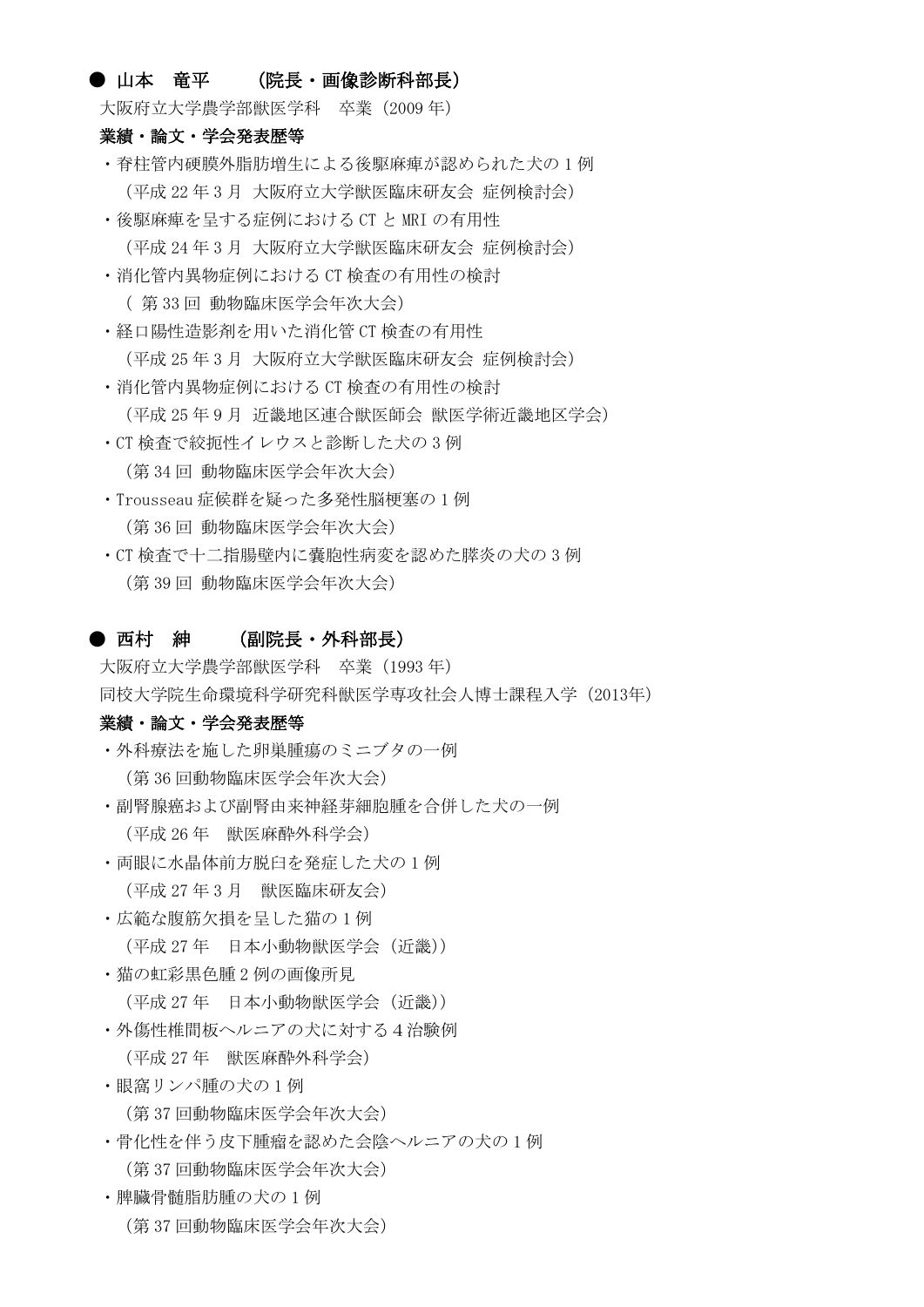- ・超音波生体顕微鏡による健常ならびに緑内障罹患犬の隅角微細形態評価 (第 37 回動物臨床医学会年次大会)
- ・胃瘻チューブよる管理を行った慢性偽性腸閉塞症の犬の 1 例 (第 38 回動物臨床医学会年次大会)
- ・心膜に発生した肉腫の 1 例 (第 38 回動物臨床医学会年次大会)
- ・犬の口角部口唇腺に発生した多形腺腫の 1 例 (平成 29 年 日本獣医病理学専門家協会(JCVP)学術集会)
- ・横紋筋および末梢神経に主座する T 細胞性リンパ腫の猫の 1 例 (平成 29 年 日本小動物獣医学会(近畿))
- ・会陰ヘルニア整復術後に手術合併症を生じた犬の一例 (第 39 回 動物臨床医学会年次大会)
- ・超音波凝固切開装置を用いた手術 (Tech.Mag.Vet.Surg.2014 Jul 106)
- ・外科療法を施した卵巣腫瘍のミニブタの 1 例 (日本獣医師会雑誌)
- ・副腎腺癌および副腎由来神経芽細胞腫を合併した犬の 1 例 (日本獣医師会雑誌)
- ・Pleomorphic adenoma of the labial gland, characterized by reticular pattern of myoepithelial cells in a dog.
	- ( J Vet Med Sci. 2017 Jul 7;79(7))

# ● 中村 晃三 (脳神経科医長・画像診断科医長)

酪農学園大学獣医学部獣医学科 卒業(2008 年) 同校大学院博士課程 修了

## 業績・論文・学会発表歴等

- ・けいれん発作と MRI 上後頭骨形成不全所見を認めた3例 (北海道小動物獣医師会年次大会 2008)
- ・壊死性髄膜脳炎における脳脊髄液中の蛋白質解析 (第 12 回日本臨床獣医学フォーラム年次大会)
- ・Proteome analysis of cerebrospinal fluid in healthy beagles and canine encephalitis. (J Vet Med Sci. 2012;74:751–6.)
- ・非感染性脳炎が疑われた 43 症例における検討 (第 22 回中部小動物臨床研究会年次大会)
- ・大脳右腹側から発生した脳腫瘍(髄膜腫)の犬に摘出手術を行い良好な経過を呈した 1 例 (獣医神経病学会 2014)
- ・脳硬膜に浸潤した頭蓋骨腫瘍(多分葉状腫瘍)の摘出手術を行い良好な経過を呈したイヌの 1 (第 23 回中部小動物臨床研究会年次大会)
- ・膵臓腫瘍(インスリノーマ)に対して外科的治療を行い良好な経過を呈している 1 症例 (第 24 回中部小動物臨床研究会年次大会)
- ・摘出手術を行った前頭部脳腫瘍の 4 症例 (第 39 回動物臨床医学会年次大会)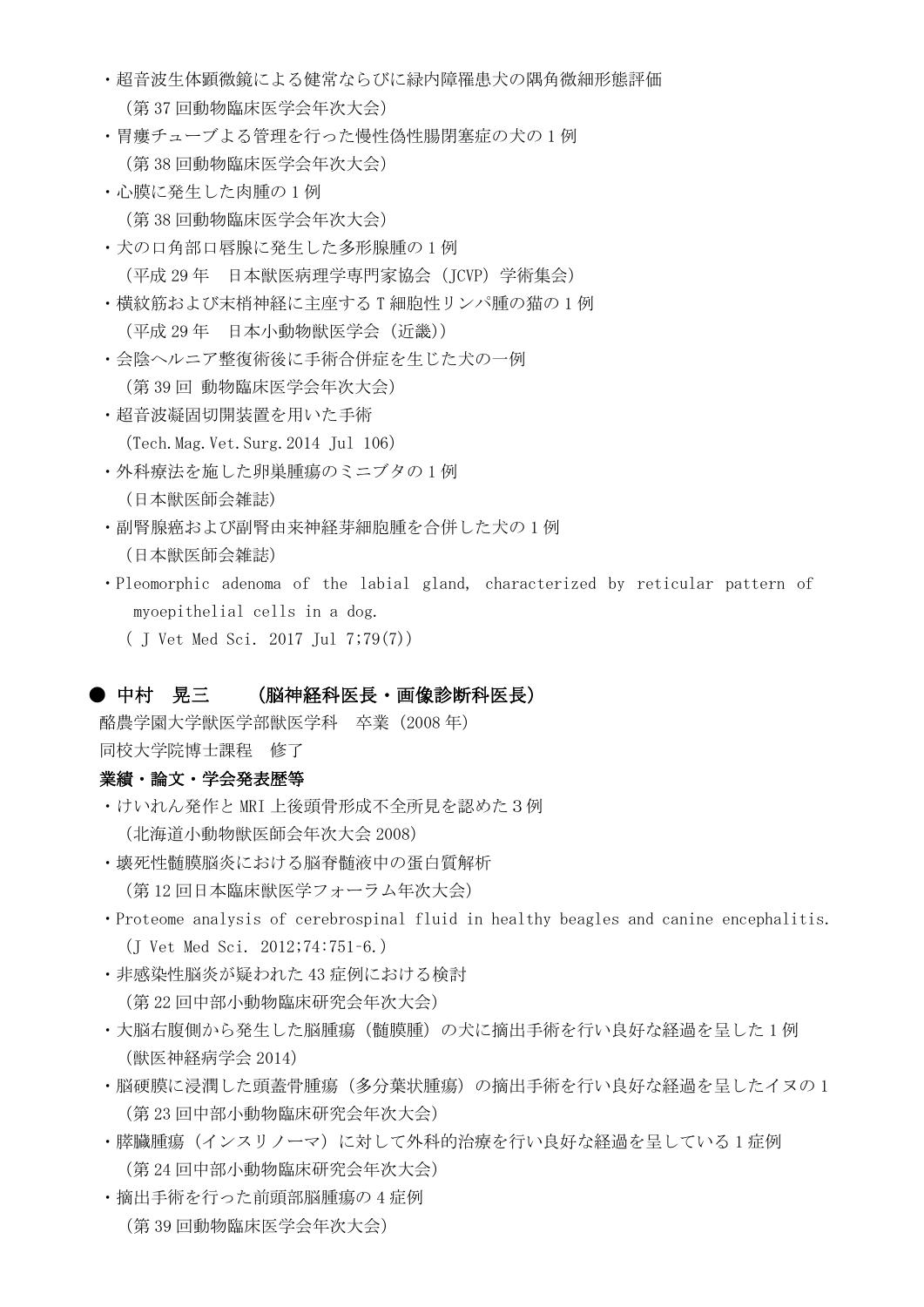# ● 楢木 佑将 (画像診断科)

酪農学園大学獣医学部獣医学科 卒業(2012 年)

#### 業績・論文・学会発表歴等

- ・形成外科と PRP(多血小板血漿)ゲルの併用法を実施した広範囲皮膚欠損の 3 症例 (第 33 回動物臨床医学会年次大会)
- ・重度大脳低形成(水頭症)に対し脂肪幹細胞による再生医療を実施した 1 例 (第 34 回動物臨床医学会年次大会)
- ・岸上獣医科病院における橈尺骨骨折の治療および治療経過に関する回顧的研究(2009-2014) (第 35 回動物臨床医学会年次大会)
- ・橈尺骨骨折癒合不全に対し多血小板血漿(PRP)を用いた Needle Stick(NS)法で小侵襲骨再 生に成功した 2 症例

(平成 28 年 日本再生医療学会)

・膝蓋骨内方脱臼と膝窩筋

(第 38 回動物臨床医学会年次大会)

# ● 田中 利幸 (画像診断科・非常勤) (特任臨床講師)

大阪府立大学農学部獣医学科 卒業(2004 年) 同校大学院生命環境科学研究科獣医学専攻社会人博士課程 修了

#### 業績・論文・学会発表歴等

- 1. Shimada T, Tanaka T, Takeda S, Akiyoshi H, Aoki M, Ohashi F: Small animal surgical procedures using the ultrasonically activated instrument. Jpn. J. Vet. Anesth. Surg.  $34(3): 71-87, 2003$
- 2. Tanaka T, Akiyoshi H, Shimazaki H, Aoki M, Ohashi F: VAD Chemotherapy Regimen in a Young Dog with Multiple Myeloma. J. Jpn. Vet. Med. Assoc. 63: 797-801, 2010
- 3. Tanaka T, Akiyoshi H, Ijiri A, Shimazaki H, Aoki M, Ohashi F: A long surviving case of intracranial meningioma resection in the dog. Jpn. J. Vet. Surg.  $41(1)$ : 29-32, 2010
- 4. Hideo Akiyoshi, Shunji Sugii, Md. A. Nahid, Katsuhito Sone, Toshiyuki Tanaka, Cao Zheng, Li Yijyun, Mica Aoki, Shigeo Takenaka, Terumasa Shimada, Junichiro Shimizu, Kenichi Kiyomiya, Fumihito Ohashi: Detection of Chromogranin A in the Adrenal Gland Extracts of Different Animal Species by an Enzyme-Linked Immunosorbent Assay Using Thomsen–Friedenreich Antigen-specific Amaranthus caudatus Lectin. Veterinary Immunology and Immunopathology 144(3-4): 255-258, 2011.
- 5. Toshiyuki Tanaka, Hideo Akiyoshi, Hitoshi Shimazaki, Akinori Sato, Masahiro Inada, Ken-ichi Kiyomiya, Junichiro Shimizu, Zheng Cao, Yijyun Li, Akiyoshi Hayashi, Katsuhito Sone , Tadashi Kitai and Fumihito Ohashi: Spinal cord trauma in a cat caused by ingestion of a splinter.  $JFMS$  14(2): 155-157, 2012.
- 6. Toshiyuki Tanaka, Hideo Akiyoshi, Tadashi Kitai, Ken-ichi Kiyomiya, Junichiro Shimizu and Fumihito Ohashi: A case of pancreatic panniculitis in the dog. Jpn. J. vet. Clin. Pathol. 11(2): 21-23, 2012.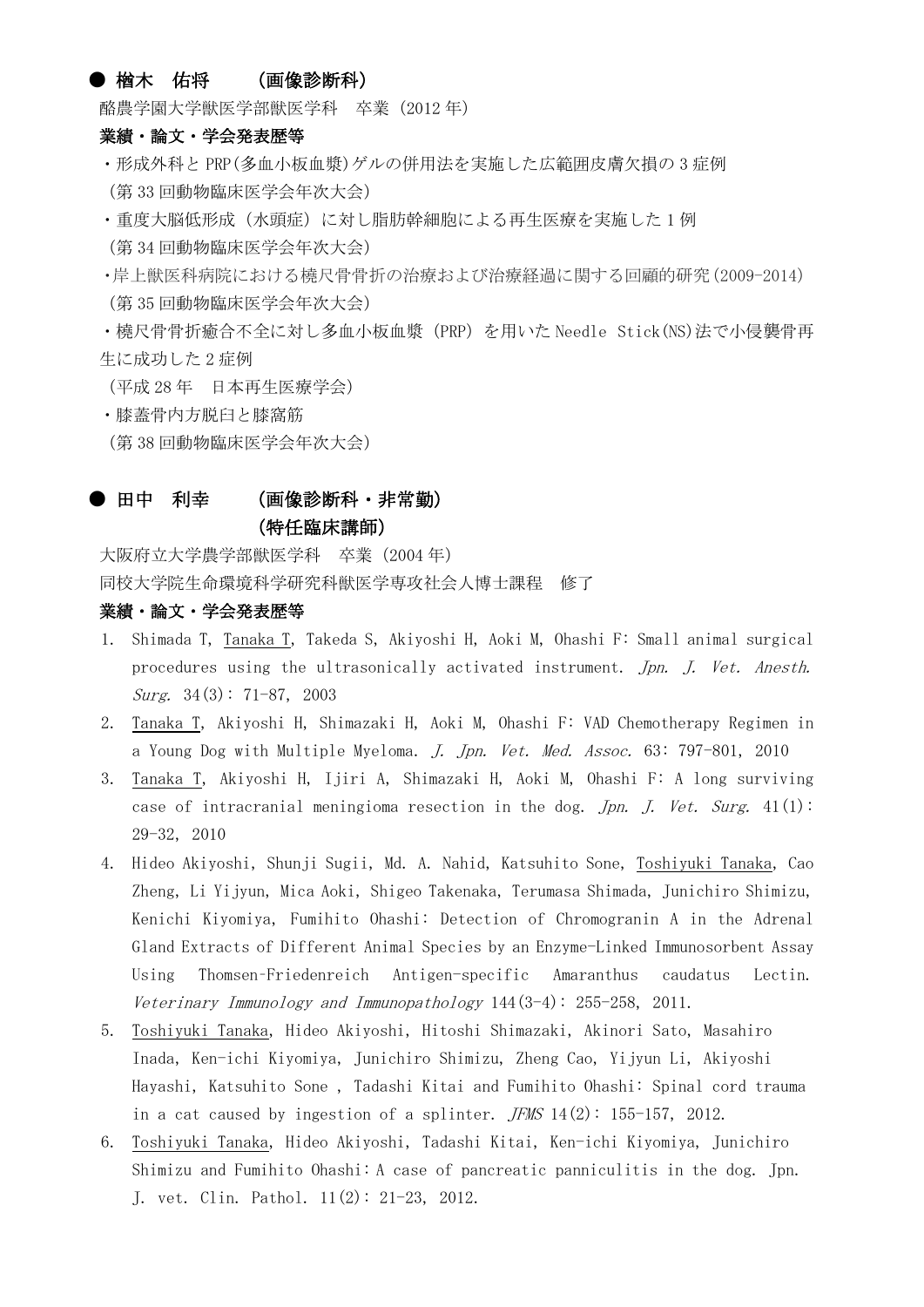- 7. Katsuhiro Sone, Hideo Akiyoshi, Junichiro Shimizu, Zheng Cao, Yijyun Li, Toshiyuki Tanaka, Akiyoshi Hayashi, Shunji Sugii and Fumihito Ohashi: Surfactant Protein-A Concentration in Sera from Dogs with Pulmonary Parenchymal Diseases. J. Vet Med. Sci. 75(6): 685-691, 2013
- 8. Toshiyuki Tanaka, Terumasa Shimada, Hideo Akiyoshi, Zheng Cao, Keiichiro Mie, Yijyun Li, Akiyoshi Hayashi and Fumihito Ohashi: Germline polymorphism at the  $\beta$ 2-microglobulin exon 1/intron 1 splice site in canine mammary gland simple and complex carcinomas. Vet rec. 172(20):529, 2013.
- 9. Toshiyuki TANAKA, Terumasa SHIMADA, Hideo AKIYOSHI, Junichiro SHIMIZU, Cao ZHENG, Li YIJYUN, Keiichiro MIE, Akiyoshi HAYASHI, Mitsuru KUWAMURA, Fumio HOSHI and Fumihito OHASHI: Relationship between Major Histocompatibility Complex Class I Expression and Prognosis in Canine Mammary Gland Tumors. J. Vet. Med. Sci.  $75(10): 1393-1398, 2013.$
- 10. 田中利幸、山城徳之、長田雅昭、進藤允、森拓也、嶋崎等: CT 検査所見による犬の消化管 リンパ腫と腺癌の鑑別. 大阪府獣医師会報. 67: 2-8, 2016.(査読なし)
- 11. Keiichiro MIE, Hideo AKIYOSHI, Shogo HIRATA, Dai SHIMADA, Takeshi IZAWA, Toshiyuki TANAKA, Akiyoshi HAYASHI and Fumihito OHASHI: Splenic Abscess Suspected of Relation with Pancreatitis in a Dog. J. Jpn. Vet. Med. Assoc. 70: 114-119, 2017.
- 12. Toshiyuki Tanaka, Hideo Akiyoshi, Keiichiro Mie, Hitoshi Shimazaki and Fumihito Ohashi: Drip infusion cholangiography with CT in cats.  $JFMS. 20(12):1173-1176$ , 2018.
- 13. Toshiyuki Tanaka, Hideo Akiyoshi, Hitoshi Shimazaki, Ryo Kawakami, Keiichiro Mie, Yuki Yamada and Fumihito Ohashi: Apparent diffusion coefficient value for a Bcell central nervous system lymphoma in a cat. JFMS Open Rep.  $4(1)$ : 2055116917750762, 2018.
- 14. Toshiyuki Tanaka, Hideo Akiyoshi, Keiichiro Mie. Anatomical variations in the circle of Willis in canines. Anat Histol Embryol. 47(6):609-612, 2018.
- 15. Toshiyuki Tanaka, Hideo Akiyoshi, Keiichiro Mie, Mari Okamoto, Yuuki Yoshida, Shohei Kurokawa. Contrast-enhanced computed tomography may be helpful for characterizing and staging canine gastric tumors. Vet Radiol Ultrasound.  $60(1)$ :7-18, 2018.
- 16. 田中利幸:リンパ腫により鼻咽頭閉塞を引き起こした犬の1例. 伴侶動物画像診断. 12:74-79.2018(査読なし)
- 17. Toshiyuki Tanaka, Hideo Akiyoshi, Keiichiro Mie, Hidetaka Nishida. Magnetic resonance imaging findings including diffusion-weighted imaging and apparent diffusion coefficient value in two cats with nasopharyngeal polyps and one cat with lymphoma. JFMS Open Rep. 4(2):2055116918812254, 2018.
- 18. Kanegi R, Yasugi M, Nabetani T, Tanaka T, Wada Y, Hirai K, Sugiura K, Hatoya S. Clinical findings and treatment of disseminated 'Mycobacterium avium subspecies hominissuis' infection in a domestic cat. J Vet Med Sci. [Epub ahead of print] 2019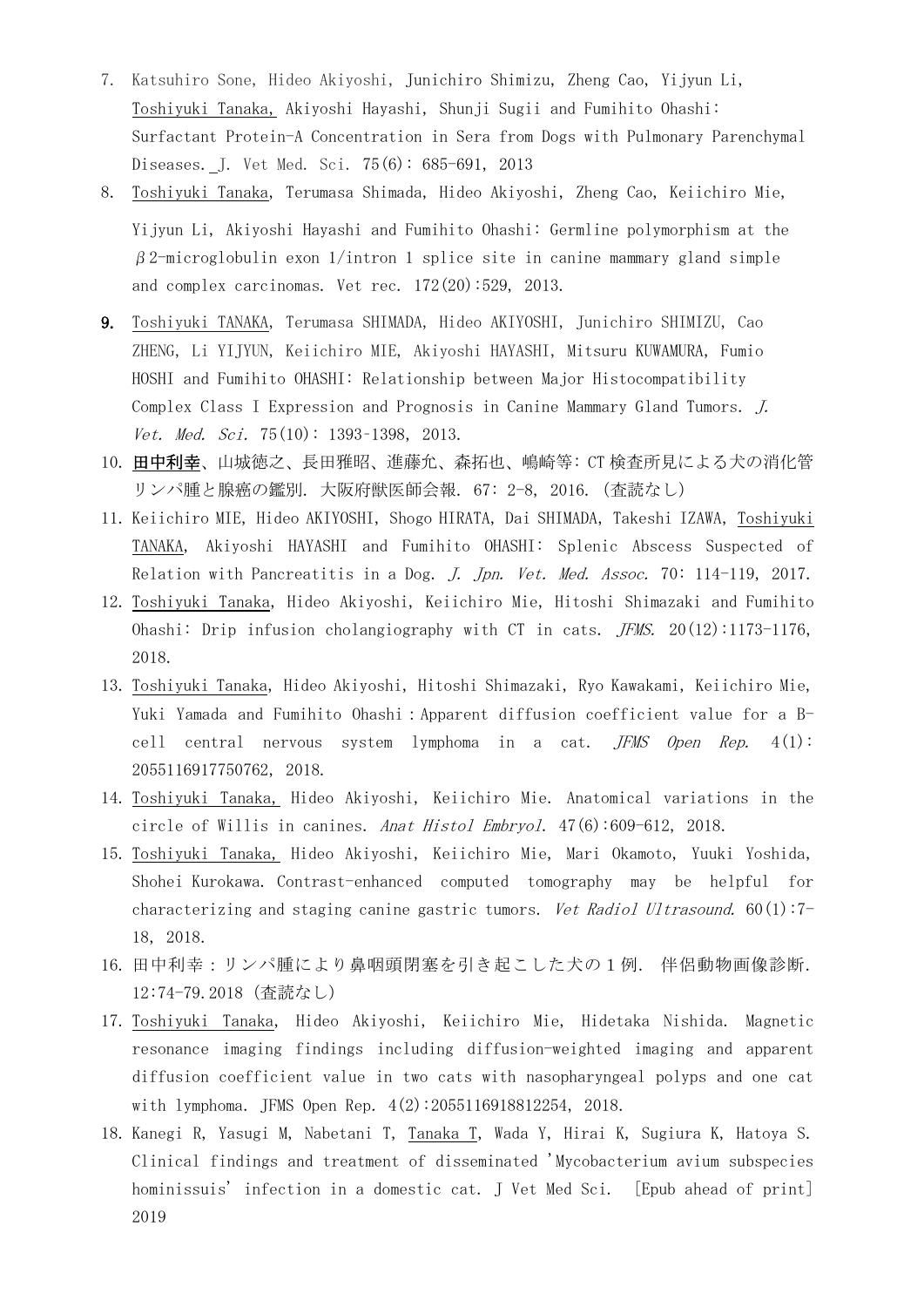- 19. Tanaka T, Akiyoshi H, Nishida H, Mie K, Lin LS, Iimori Y, Okamoto M. Contrastenhanced computed tomography findings of canine primary renal tumors including renal cell carcinoma, lymphoma, and hemangiosarcoma. PLOS One. 2019;14(11):e0225211.
- 20. Momoko Narita, Hidetaka Nishida, Ryota Asahina, Kohei Nakata, Hirohito Yano, Peter J Dickinson, Toshiyuki Tanaka, Hideo Akiyoshi, Sadatoshi Maeda, Hiroaki Kamishina. Expression of microRNAs in Plasma and in Extracellular Vesicles Derived From Plasma for Dogs With Glioma and Dogs With Other Brain Diseases. Am J Vet Res. 2020;81(4):355-360.
- 21. Tanaka T, Ashida K, Iimori Y, Yamazaki H, Mie K, Nishida H, Akiyoshi H. Less enhancement and low apparent diffusion coefficient value on magnetic resonance imagingmay be helpful to detect canine prostate adenocarcinoma in case series. Vet Comp Oncol. 2020 In press
- 22. Yamazaki H, Tanaka T, Mie K, Nishida H, Miura N, Akiyoshi H. Clinical and molecular biological assessment of postoperative adjuvant therapy using toceranib phosphate against adenocarcinoma in dogs. J Vet Intern Med. In press
- 23. Toshiyuki Tanaka, Kazuna Ashida, Yasumasa Iimori, Hiroki Yamazaki, Keiichiro Mie, Hidetaka Nishida, Hideo Akiyoshi. MRI findings, including diffusion-weighted imaging, in seven cats with nasal lymphoma and two cats with nasal adenocarcinoma. J Feline Med Surg. in Press.
- 24. Toshiyuki Tanaka, Hidetaka Nishida, Keiichiro Mie, Hiroki Yamazaki, Lee-Shuan Lin and Hideo Akiyoshi. Assessment of hepatitis and fibrosis using Gd-EOB-DTPA MRI in dogs. Vet rec open. In Press.
- ・犬の腫瘍組織内に浸潤する単核球の細胞数、サブセットならびにサイトカイン産生に関する研究. (JSVCP. 2. 21. 2004 東京 日本)
- ・1 才 9 ヶ月齢の犬における多発性骨髄腫の 1 例. (平成 21 年度近畿地区獣医三学会)
- ・外科手術を行なった脳髄膜腫の1例. (第 30 回動物臨床医学会記念年次大会)
- ・炎症性腸疾患(IBD)に無菌性脂肪織炎を併発した犬の 1 例. (獣医臨床研友会 症例検討会)
- ・CT 検査が有用であった腸捻転の犬の 1 例. (平成 22 年度近畿地区獣医三学会)
- ・膵炎に関連した結節性脂肪織炎の 1 例. (第 31 回動物臨床医学会年次大会)
- ・頸部脊椎内異物により神経症状を呈した猫の1例. (獣医臨床研友会 症例検討会)
- ・胆囊粘液嚢腫における CT 胆嚢胆管造影法(DIC‐CT)の有用性. (平成 23 年度近畿地区獣医三学会)
- ・中皮腫を疑う犬に LAK 療法を行なった 1 例. (獣医 CT・MRI 研究会 第 5 回 CT 画像症例検討会)
- ・頸部腫瘤の犬の 1 例.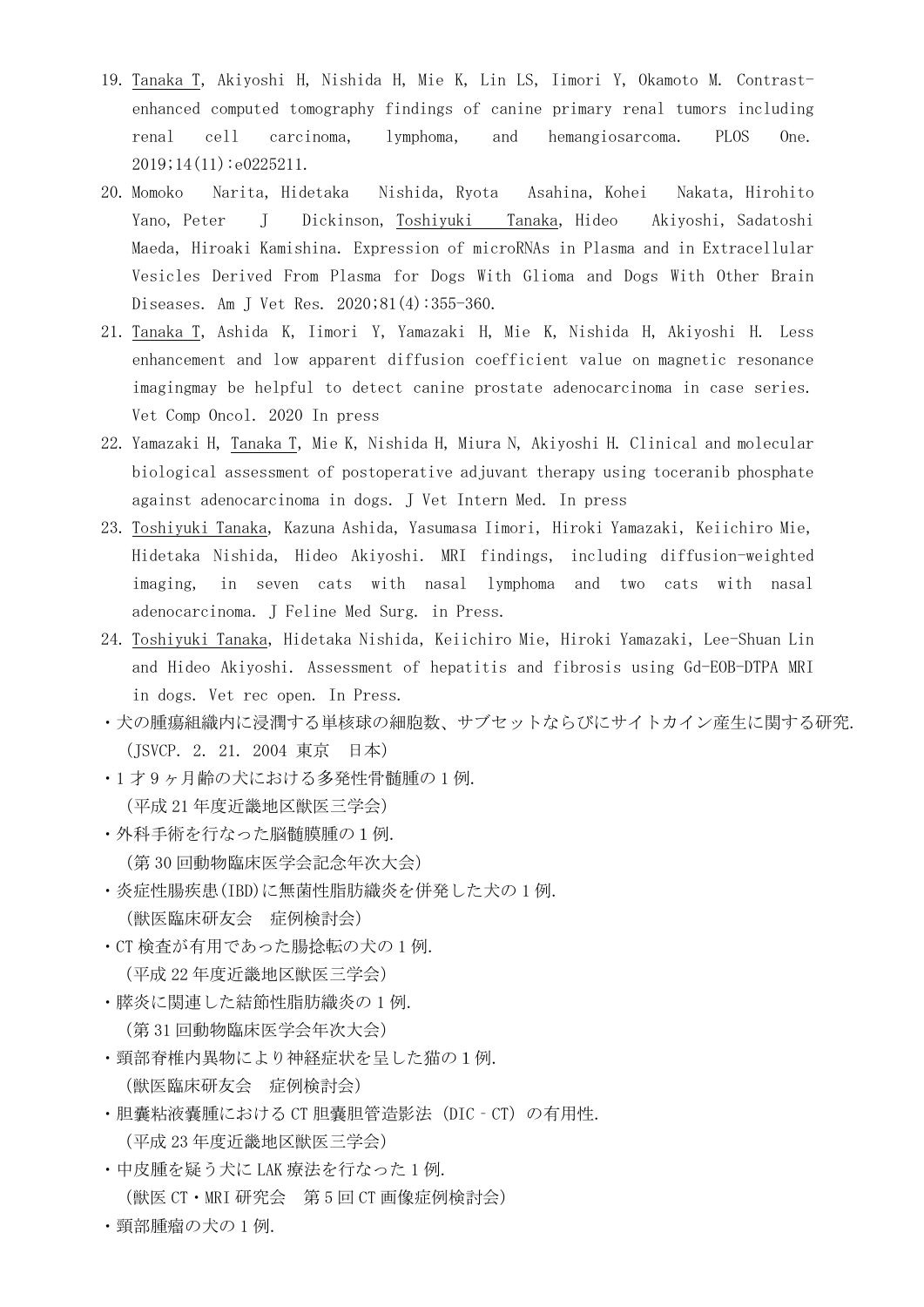(獣医 CT・MRI 研究会 第 6 回 CT 画像症例検討会)

- ・頭蓋内髄膜腫の栄養血管描出に MR angiography が有用であった犬の1例. (第 36 回動物臨床医学会年次大会)
- ・脳血腫の犬 4 例の画像所見.

(大阪府立大学獣医臨床研友会症例検討会)

- ・CT 検査所見による犬の消化管リン腫と腺癌の鑑別. (平成 28 年度近畿地区獣医三学会)
- ・鼻腔内腫瘍および眼窩腫瘍における CT・MRI 所見. (第 37 回動物臨床医学会年次大会)
- ・犬の肝臓リンパ腫における CT 所見. (第 61 回日本獣医画像診断学会)
- ・皮膚および皮下軟部組織肉腫における画像所見. (第 38 回動物臨床医学会年次大会)
- ・鼻咽頭ポリープおよび鼻咽頭リンパ腫における CT/MRI 所見. (平成 30 年 大阪府立大学獣医臨床研友会症例検討会)
- ・肝細胞特異性 MR 造影剤を用いた MRI による肝機能評価の可能性. (平成 30 年 近畿地区獣医三学会)
- ・CT 検査の読影の基礎-腹部 CT 検査と撮影方法・読影方法、MRI 撮影技術の最新. (第 39 回動物臨床医学会年次大会)
- ·猫の腸管腫瘍(腺癌およびリンパ腫)における CT 所見の検討. (平成 30 年 大阪府立大学獣医臨床研友会症例検討会)
- ・CT・MRI 検査でわかること、わからないこと. (第 11 回 OPU-VMC セミナー)
- ・犬の急性膵炎における CT 画像所見と治療期間の関連性. (第 65 回日本獣医画像診断学会)
- ・CT・MRI 所見に基づいた前立腺癌の画像診断. (令和元年 日本小動物獣医学会)
- ・犬の原発性腎腫瘍(腎細胞がん、リンパ腫、血管肉腫)における CT 所見. (第 40 回動物臨床医学会年次大会)
- ・腹部 MRI の有用性(概論). (第 66 回日本獣医画像診断学会)

# ● 森 拓也 (心臓血管センター センター長・循環器科部長) 獣医循環器認定医

酪農学園大学獣医学部獣医学科 卒業(2006 年) 順天堂大学医学部大学院 在学中

## 業績・論文・学会発表歴等

・僧帽弁形成術中に発生した高カリウム血症の補正に対して限外濾過 (DUF)が有効であった極小犬 の1例

- (第 94 回獣医循環器学会 定例大会,第 20 回中部小動物臨床研究会年次大会)
- ・開心術中に発生した回路内血液凝固に対し、緊急リザーバー交換を行った2例

(第 96 回獣医循環器学会 定例大会,第 21 回中部小動物臨床研究会年次大会)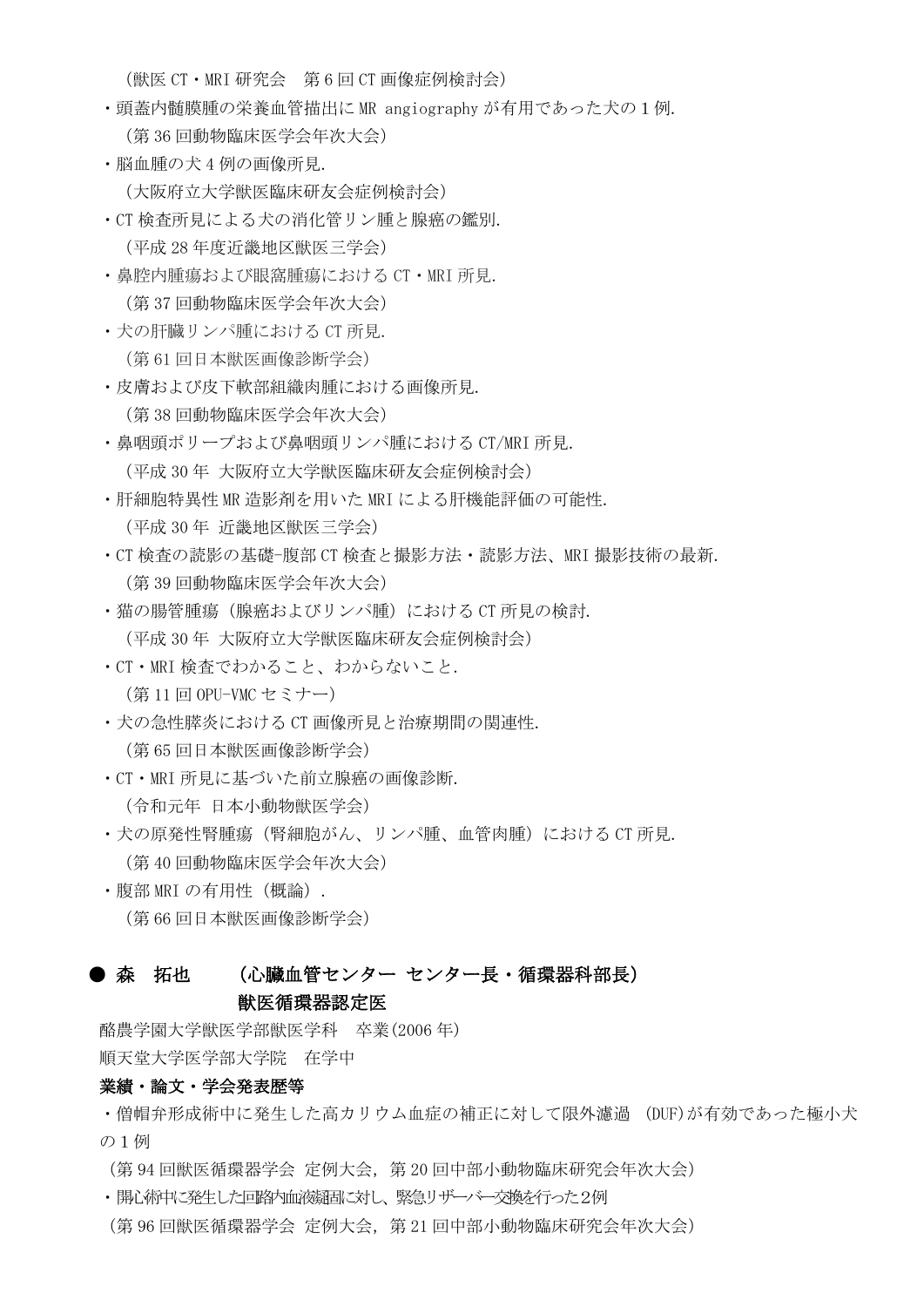- ・体外循環時における犬の循環血液量についての考察
- (第 98 回獣医循環器学会 定例大会,第 22 回中部小動物臨床研究会年次大会)
- ・開心術 48 例における体外循環関連有害事象の発生率および対処法について
- (第 100 回獣医循環器学会 定例大会,第 23 回中部小動物臨床研究会年次大会)
- ・肺動脈狭窄症にバルーン弁口拡大術を実施した猫の 1 例

(第 102 回獣医循環器学会 定例大会)

- ・僧帽弁形成術において triangular resection を併用し前尖形成を行った犬の 1 例 (第 102 回獣医循環器学会 定例大会)
- ・肺水腫治療ガイドライン
- (FORPETS VetWS セミナー第2回, 2015年12月開催)
- ・急性心不全の薬物療養
- (志学会セミナー,2015 年 9 月開催)
- ・再狭窄を来した肺動脈弁狭窄症に対し、再度バルーン弁口拡大術を実施した犬の 1 例 (第 103 回獣医循環器学会 定例大会)
- ・犬の動脈管開存症における外科治療戦略 (第 35 回 動物臨床医学会年次大会)
- ・4D-CT により僧帽弁腱索の評価 (第 68 回日本胸部外科学会定期学術集会)
- ・形成に苦慮した僧帽弁形成術を実施した犬の 1 例 (第 81 回日本循環器学会学術集会)
- ・犬の僧帽弁閉鎖不全症
- $(T-VET' 18/1 11$ 号

#### ● 和田 智樹 (心臓血管センター ・循環器科)

東京農工大学農学部獣医学科 卒業(2016 年)

#### 業績・論文・学会発表歴等

- ・Vector flow mapping(VFM)を用いた収縮機能の評価 ーVFM の現状と臨床応用ー (第 102 回獣医循環器学会 定例大会)
- ・Vector flow mapping(VFM)を用いた収縮機能とエネルギー効率の評価 ーVFM の現状と臨床 応用ー

(第 4 回血流会)

・Vector flow mapping による頻拍誘発性心筋症モデル作成過程における左心室渦流動態の評 価

(第 104 回獣医循環器学会 定例大会)

・ 異なる原因に起因する僧帽弁前尖の収縮期前方運動(SAM)を認めた犬 2 症例に対する診断過 程の考察

(第 105 回獣医循環器学会 定例大会, 第 25 回中部小動物臨床研究会年次大会)

- ・ステップ減圧法を用いた犬猫用血圧計の覚醒下における非観血的血圧測定法の評価
- (第 107 回獣医循環器学会 定例大会, 第 26 回 中部小動物臨床研究会年次大会)
- ・ドッグ健診で発見された少量の心嚢水から心臓リンパ腫を疑った犬の 1 例

(第 27 回中部小動物臨床研究会年次大会)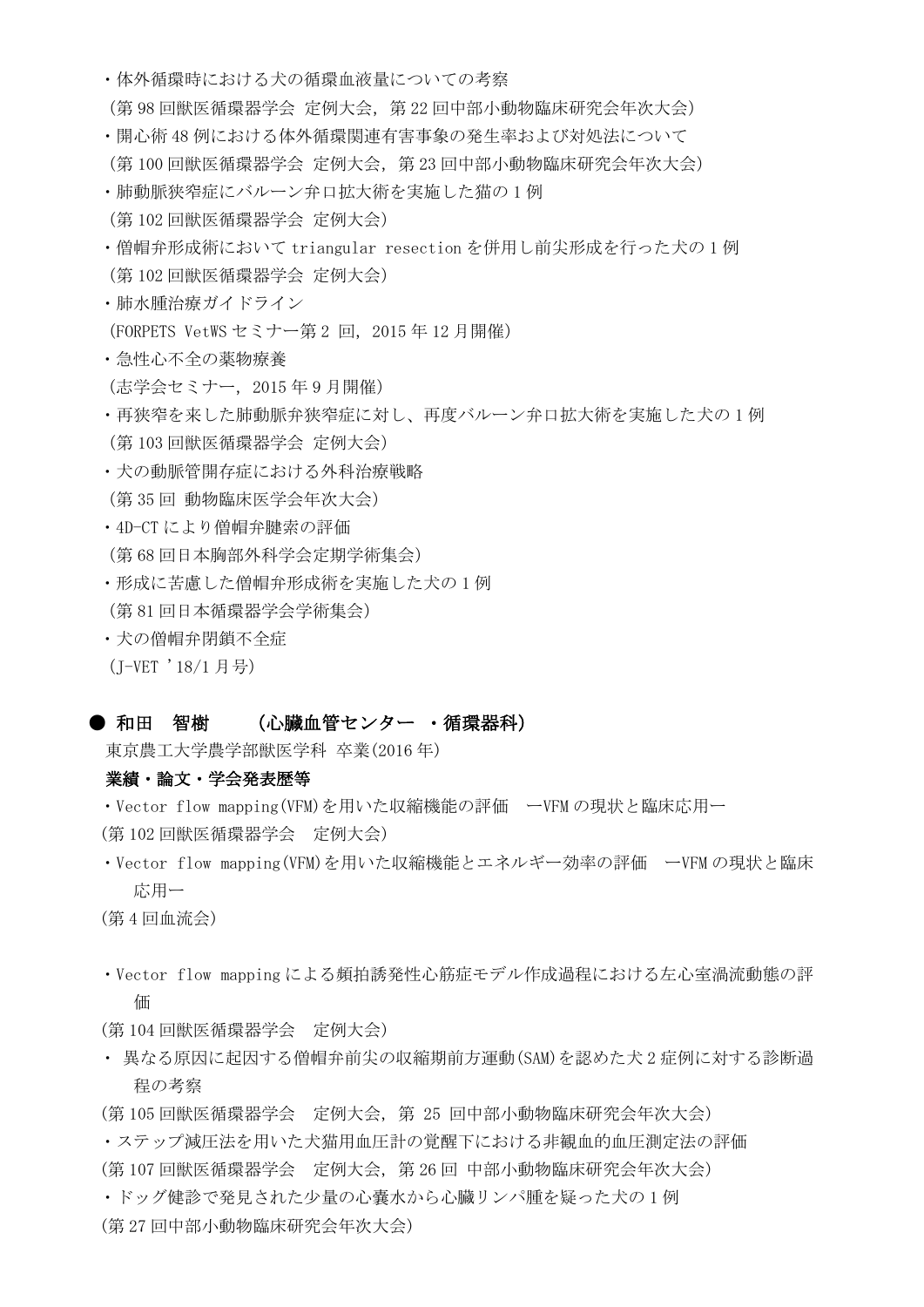・犬猫用自動血圧計 Vet20 による家庭内血圧の評価

(第 110 回獣医循環器学会 定例大会)

- ・近畿動物医療研修センターにおける僧帽弁形成術後の残存した逆流量とリバースリモデリン グに関する検討
- (第 111 回獣医循環器学会 定例大会)

#### ● 藤原 彬 (心臓血管センター ・循環器科)

山口大学農学部獣医学科 卒業(2011 年)

## 業績・論文・学会発表歴等

- ・生後早期に右左短絡を呈した動脈管開存症のミニチュアダックスフントの一例
- ・心内膜炎を原因とした後大動脈塞栓症の猫の 1 例
- ・慢性心膜炎により心嚢水貯留が生じた心室中隔欠損症を有する猫の 1 例

#### ● 田中 翔 (麻酔科部長)

大阪府立大学農学部獣医学科 卒業(2009 年) 酪農学園大学附属動物医療センター 麻酔/集中治療科研修医 修了(2016-2018) ACVAA Regional Anesthesia Boot Camp 修了(2017)

## 業績・論文・学会発表歴等

- ・犬猫の臨床例におけるアルファキサロンとプロポフォールの麻酔導入効果の比較 (平成 28 年度獣医学術北海道地区学会)
- ・レミフェンタニル−低用量フェンタニル−アルファキサロンを用いた犬の全静脈麻酔法の 臨床的検討

(第 38 回動物臨床医学会年次大会)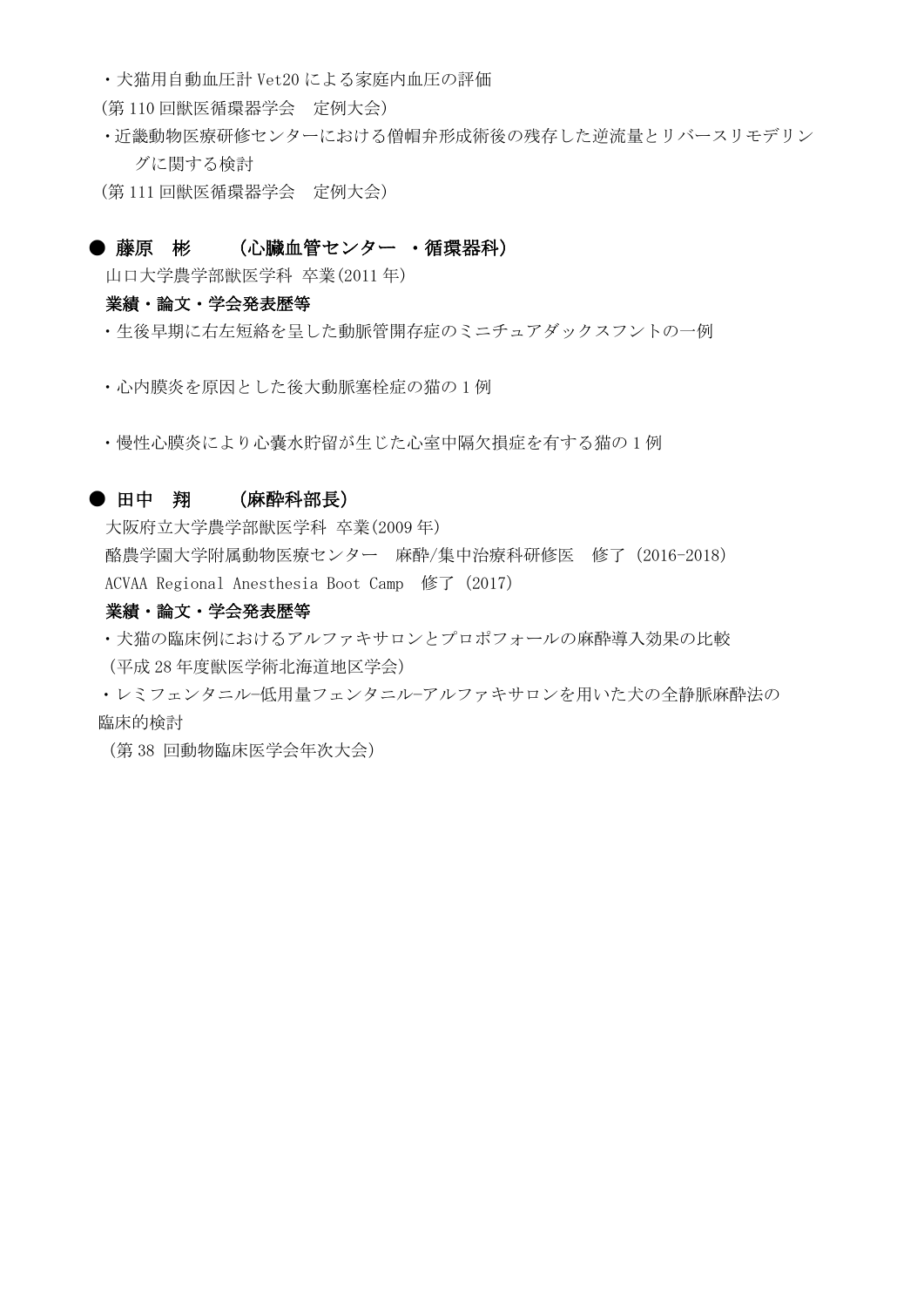## ● 嶋崎 等 (顧問)

#### (大阪府立大学生命環境科学域附属臨床センター特任講師)

- 1982 年 近畿医療技術専門学校放射線科卒 診療放射線技師免許取得
- 2004 年 酪農学園大学獣医学部修士課程終了 獣医師免許取得
- 2004 年 酪農学園大学伴侶動物医療学教室 研究医(2 年間)
- 2006 年 千里桃山台動物病院 院長就任
- 2007 年 大阪府立大学生命環境科学研究科獣医学高度医療学講座 研究医
- 2009 年 大阪大学医学部付属病院 放射線科 臨床登録員
- 2010 年 CT・MRI 研究会 会長就任
- 2014 年 千里桃山台動物病院 院長退任
- 2014 年 大阪府立大学生命環境科学域附属臨床センター特任講師就任
- 2015 年 近畿動物医療研修センター 顧問就任
- 2016 年 近畿動物医療研修センター センター長就任
- 2018 年 動物臨床医学会画像診断分科会 副委員長

#### 所属

日本小動物獣医学会 日本獣医師会 獣医麻酔外科学会 獣医画像診断学会 獣医神経病学会 獣医 CT・MRI 研究会(会長) 動物臨床医学会画像診断分科会(副委員長)

#### 論文(共同研究)

Spinal Nephroblastoma in a Miniature Dachshund (平成 18 年 12 月 J Vet Med Sci 巻:68 号:12 ページ:1383-1385)) 外科手術単独で長期生存が可能であった脳髄膜腫の 1 例 (平成 22 年 1 月 獣医麻酔外科学雑誌 巻:41 号:1 ページ:29-32 (J-STAGE)) 嚢胞性髄膜腫に対し摘出手術を行った犬 3 例 (平成 22 年 4 月 獣医麻酔外科学雑誌 巻:41 号:2 ページ:53-57 (J-STAGE)) トルコ鞍周辺の脳腫瘍に対し経前頭洞および経蝶形骨よりアプローチした 2 例 (平成 22 年 4 月 獣医麻酔外科学雑誌 巻:41 号:1 ページ:17-22 (J-STAGE)) VAD 療法を実施した多発性骨髄腫の若齢犬の 1 例 (平成 22 年 10 月 日本獣医師会雑誌 巻:63 号:10 ページ:797-801) Spinal cord trauma in a cat caused by ingestion of a splinter. (平成 24 年 2 月 J Feline Med Surg. 14:155-157) Surgical resection of twenty-three cases of brain meningioma.

(平成 26 年 4 月 J Vet Med Sci. 76:331-338.)

## 学会発表・掲載

頭部 DSA における画質改善(第 3 報) : 特に頭部 頸部補償フィルタと手技 : DSA-2 画質 :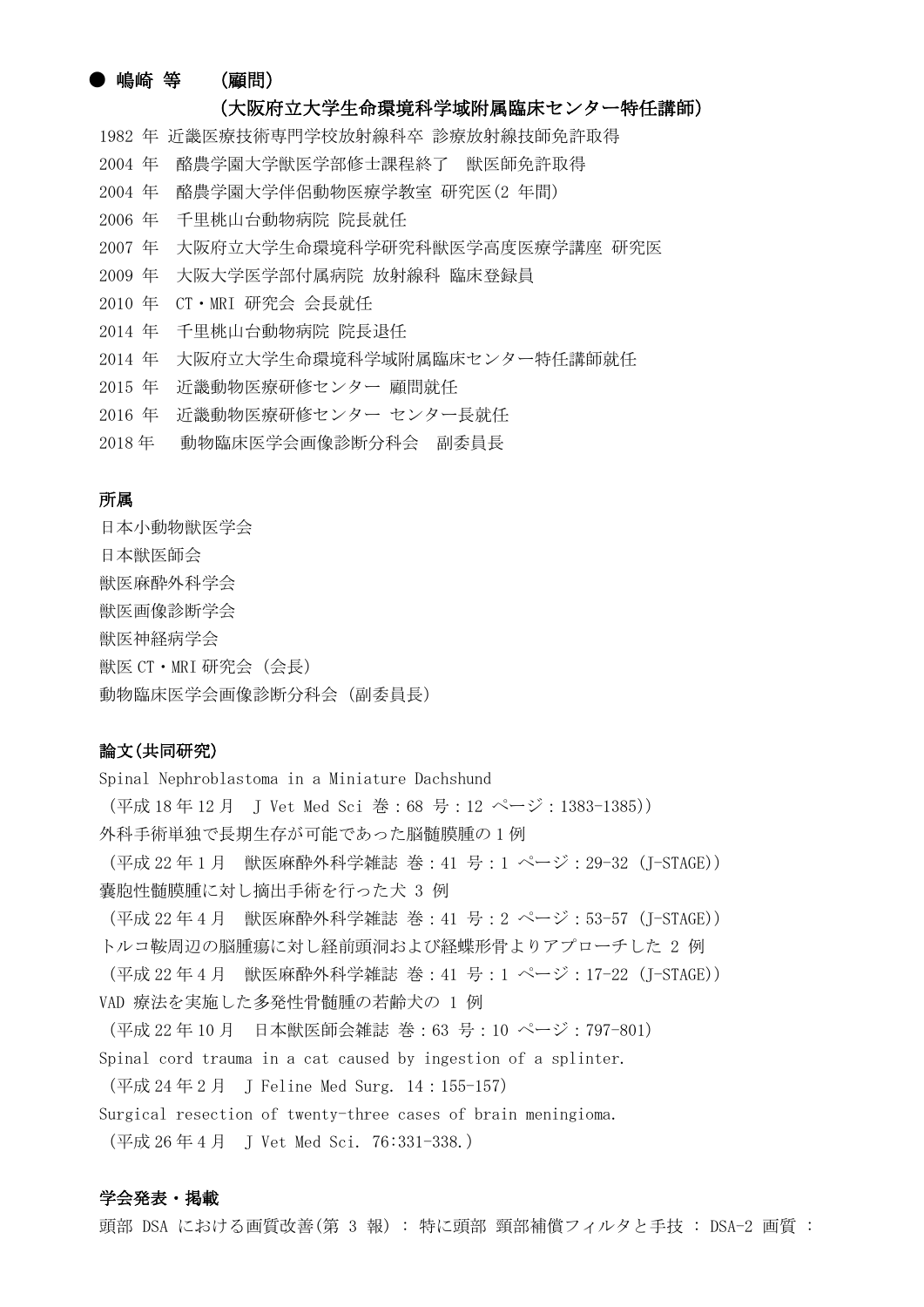- 第 43 回総会会員研究発表予稿
- (昭和 62 年 3 月 公益社団法人日本放射線技術学会)
- ヘリカル CT における最適角度の検討 : 頭部固定補助具(ヘッドホルダー)の試作
- (平成 9 年 7 月 公益社団法人日本放射線技術学会)
- 新開発アドバンスト・アナトミカル・プログラム(一般撮影装置)の有用性
- (平成 10 年 8 月 公益社団法人日本放射線技術学会)
- 大学の二次診療 大阪府立大学(第 1 回)獣医臨床センターにおける二次診療の取り組み 脳・ 脊 髄疾患への取り組み
- 
- (Clin Note 巻:6 号:2)
- 次世代の画像解析ソフトウェア 獣医臨床における 3D‐CT による画像診断の有用性
- (Innervision 巻:19 号:9)
- 獣医臨床における 3D-CT による画像診断の有用性.
- (Innervision 巻:20 号:7)
- 犬の椎間板突出・逸脱症における 3DCT 画像の有用性
- (平成 15 年 10 月 日本獣医画像診断学会)
- 0.2TopenMRI を用いた MR guide PDT の犬の 1 例
- (平成 17 年 6 月 獣医麻酔外科学会)
- 犬の脊髄疾患に対する三次元画像 CT による画像診断の有用性の検討
- (平成 17 年 6 月 獣医麻酔外科学会)
- 犬の脳表 3 次元画像作成法およびその有用性の検討
- (平成 17 年 6 月 獣医麻酔外科学会)
- 低磁場 MR 装置を用いた下垂体の描出および dynamic MRI の有用性の検討
- (平成 20 年 10 月 日本小動物獣医学会)
- ダイナミック CT および選択的動脈内 Ca 注入法にて局在診断し塞栓治療したインスリノー マ
- の 1 例
- (第 28 回 動物臨床医学会年次大会)
- CT MRI において椎間板ヘルニアと診断された画像パターンの検討
- (第 29 回 動物臨床医学会年次大会)
- インターネットによる遠隔診断システムの実践経験
- (第 30 回 動物臨床医学会年次大会)
- 犬のインスリノーマにおけるダイナミック CT の撮影タイミングとその有用性
- (第 31 回 動物臨床医学会年次大会)
- クラウドによる画像サーバーシステムの使用経験
- (第 31 回 動物臨床医学会年次大会)
- 造影 CT 検査による犬脾臓の血管肉腫と非悪性腫瘤病変の比較検討
- (北海道小動物獣医師会 2011 年 11 月)
- 肝臓領域における造影三相 CT の有用性の検討
- (第 33 回 動物臨床医学会年次大会)
- 画像上髄膜腫と診断され開頭腫瘍摘出術を施行した犬の 3 症例―I 画像診断からの検討―
- (北海道獣医師会 三学会 2013 年 9 月)
- 脳腫瘍摘出術を行った 22 例の MRI 画像所見(脳実質外・脳実質内の判別)
- (第 36 回 動物臨床医学会年次大会)